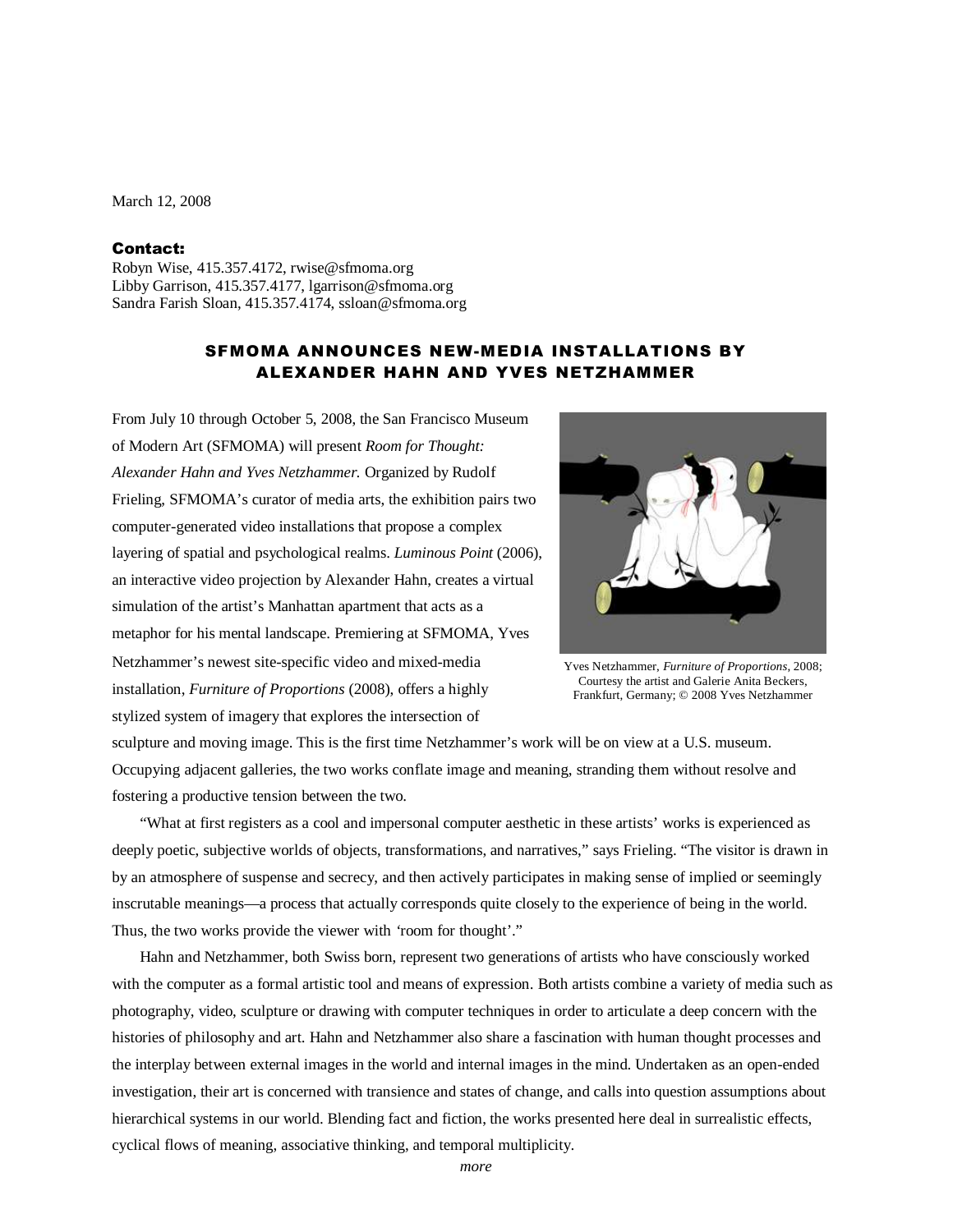## Alexander Hahn

Hahn (born 1954), who lives in New York and Zurich, is widely regarded as a pioneer of new media. He developed his practice in the 1970s parallel to the work of other major video artists such as Bill Viola and Gary Hill. Beginning in the 1990s, Hahn began experimenting with digitally reworked animations that combine documentary film and video, photography, and computer-generated imagery. Filled with associative, often cyclical image-streams, his work generally revolves around problems of representation—specifically the rules governing individual and collective memory—and raises questions about what it means to perceive, store, and recollect visual knowledge in both time and space.

This interest is most evident, perhaps, in *Luminous Point* (2006), a single-channel interactive video projection that engages the viewer in a self-guided, virtual tour of a digitally constructed environment—a hybrid world of actual photographic documents and invented imagery that slips between reality and fantasy, memory and imagination. The journey begins in Hahn's Lower East Side apartment in Manhattan—also his studio and archive which the artist has reproduced as a computer simulation. Using a handheld remote control to guide the eye of the "camera," the viewer navigates a labyrinth of virtual spaces and is compelled to make directional decisions. At the end of a stairwell, one reaches Hahn's apartment door and glides through the peephole into various rooms that are seamlessly populated with décor elements and artifacts drawn from incongruous times and cultures. Historical ceiling frescoes adorn the bathtub; Assyrian mosaics and medieval interiors commingle with the artist's actual furniture. At one point, the space seems new and orderly; at another time it appears long abandoned. One moment the bathtub is full of water, the next it's empty, as if viewed in a different time or parallel dimension. The user also



Alexander Hahn, *Luminous Point* (still), 2006; Courtesy the artist; © 2008 Alexander Hahn

encounters impossible props—such as a zeppelin airship from the 1900s, quietly hovering in a corner—drawn from the artist's diverse cache of imagery and motifs. Traveling outside the apartment, one has the option of following animal tracks into the woods, exploring a salt mine in Poland, or wandering the streets of Manhattan, among other image-sequences derived from video footage shot by the artist.

The process of negotiating one's own path and pace through *Luminous Point* results in a unique order of images each time, and prompts the viewer to make his or her own associative

connections among the visual elements. A jumble of place and time, cultural and personal detritus, documentary and myth, Hahn's electronic realm is at once an approximation of the real world and an abstraction of it. Faced with the work, the viewer is invited to consider themes of remembrance, loss, and the nature of personal artifacts.

#### Yves Netzhammer

Zurich–based artist Netzhammer (born 1970) began working in the mid-1990s and has become known for his graphically dynamic drawings, animations, and sculptural installations that explore the interconnectedness of things. His animations are created entirely with computer software, utilizing Freehand for two-dimensional drawings, and AfterEffects and Cinema 4D for three-dimensional animations. Dealing in extremely reduced forms, Netzhammer's